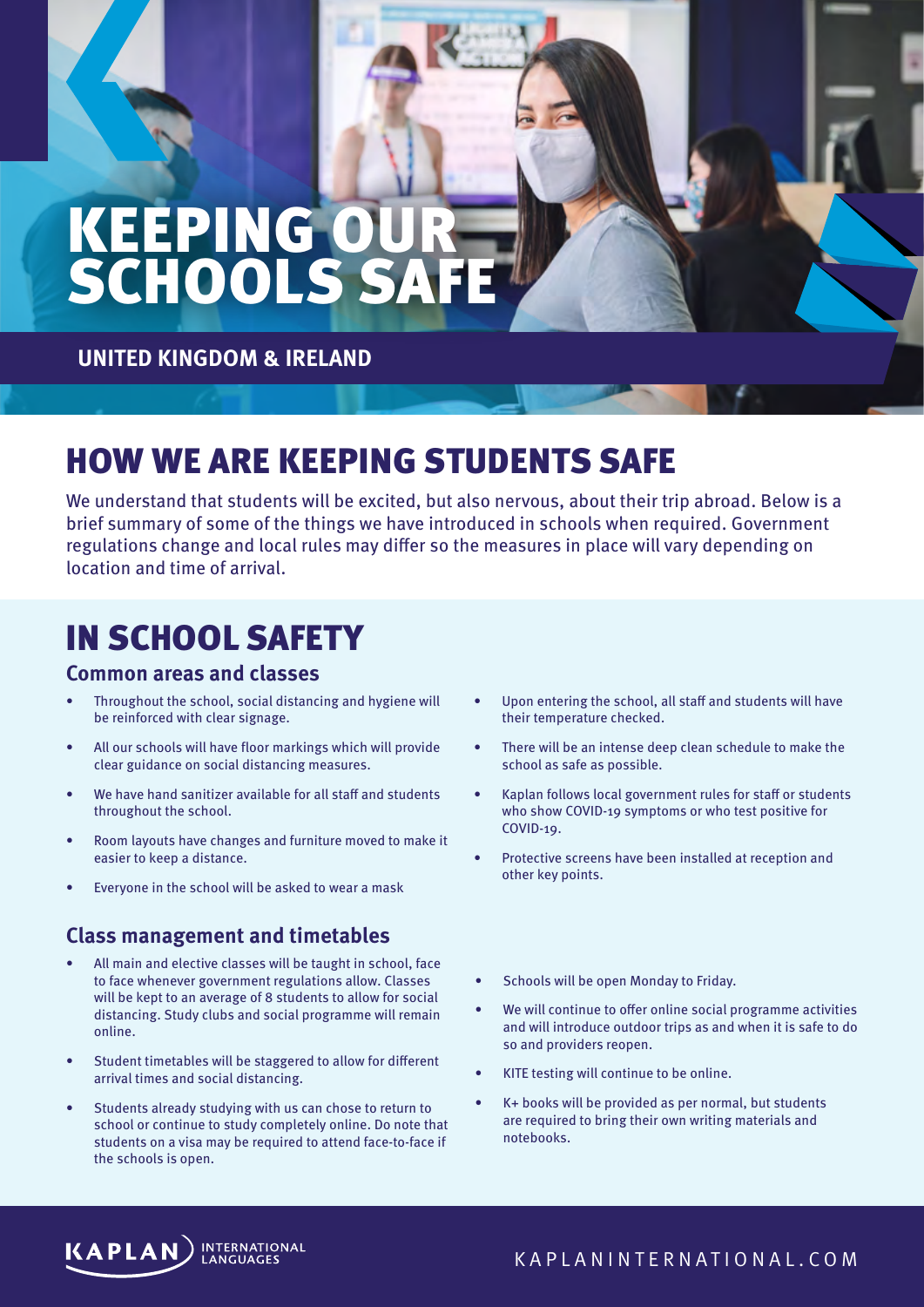### HOW WE ARE KEEPING STUDENTS SAFE

#### **Homestay**

- Students will be placed in single rooms only, unless two students who live together in their home country are travelling together and request a shared room. No other room sharing is permissible under the current circumstances.
- Likewise, hosts have informed Kaplan of any medical conditions which means they would be considered high risk so we can assess whether or not they host at this time.
- Under current government guidelines, students outside of agreed travel corridors will be required to self-isolate for 10 days upon arrival into the country. During this time, students should spend as little time as possible around other family members. Hosts have been asked to deliver meals to the students by placing food outside of students' bedrooms for them to retrieve.
- Students will inform Kaplan of any medical conditions which would mean they would be considered high risk so we can inform hosts and find the most suitable accommodation for them.
- We will do our best to provide students with access to a separate bathroom to the other household members. If this is not possible, the frequency of cleaning in the bathroom will increase and students will also be asked to wipe down taps after they have finished using them.
- Our homestay hosts have been briefed on what to do if a student or anyone in their household presents with symptoms and the Accommodation Team will be available to assist in such circumstances.

#### **Residence**

- Primarily and subject to availability, we will be placing students in studio accommodation where they have their own bathrooms and kitchens thus minimising interaction with other students.
- Where studio accommodation is not available, we will begin allocating students in ensuite rooms in separate flats to minimise interaction.
- When availability for separate flats is limited, we will advise students on a 'kitchen rota' to help minimise interactions within the flats. Students will have access to their own bathrooms at all times.
- Our residence partners have increased the frequency of cleaning throughout their buildings.
- Common areas such as gyms and games rooms have been closed until further notice to help minimise areas of people congregating together.
- Residence partners are able to assist with food shopping deliveries to self-isolating students' bedrooms. The Accommodation Team will help facilitate this if a student requires assistance



KAPLANINTERNATIONAL.COM